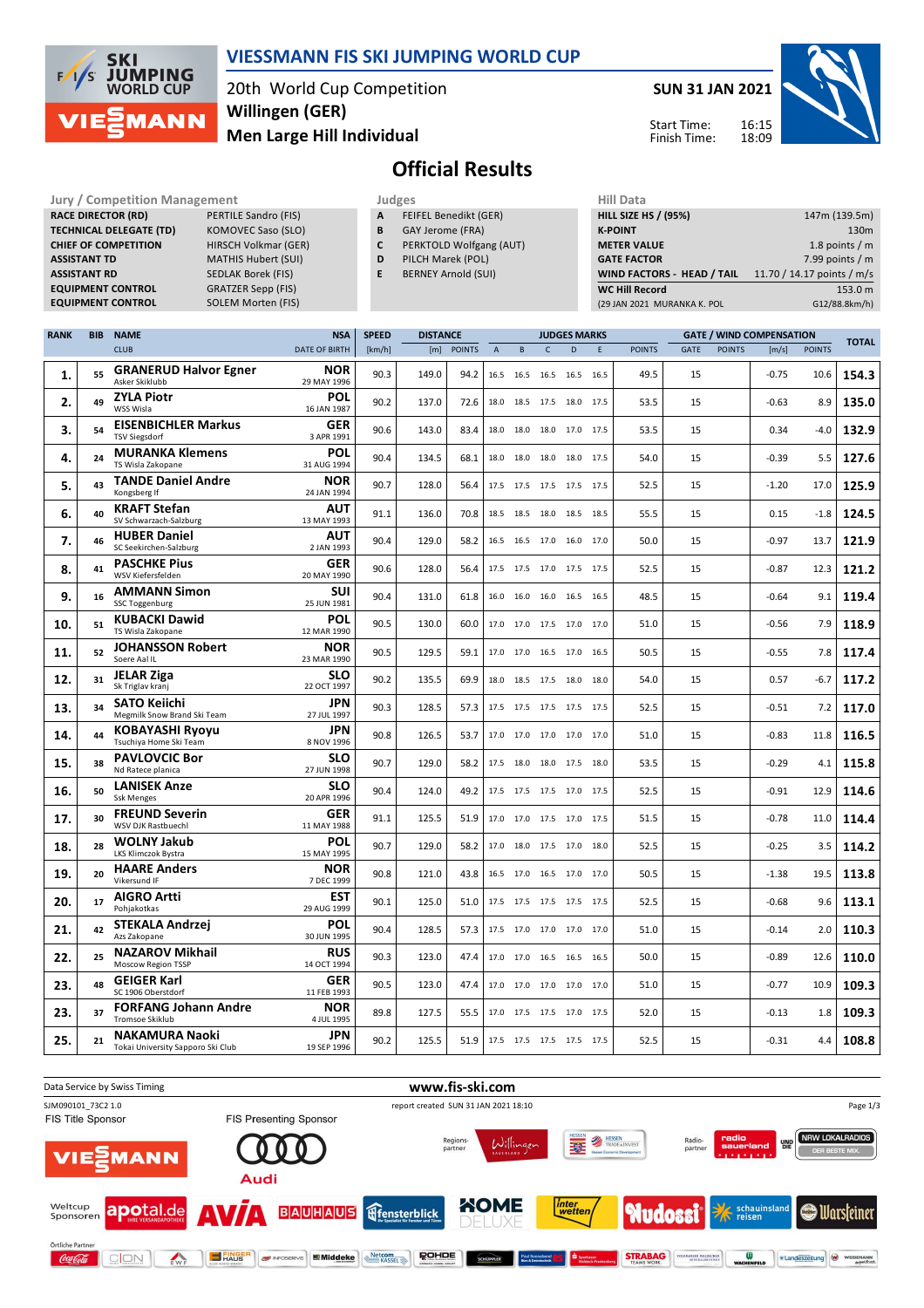

**MANN** 

#### **VIESSMANN FIS SKI JUMPING WORLD CUP**

20th World Cup Competition **Men Large Hill Individual Willingen (GER)**

**SUN 31 JAN 2021**

Start Time: Finish Time:



# **Official Results**

| <b>RANK</b> | <b>BIB</b>              | <b>NAME</b>                                                    | <b>NSA</b>                | <b>SPEED</b> | <b>DISTANCE</b><br><b>JUDGES MARKS</b> |               |                |           | <b>GATE / WIND COMPENSATION</b> |           |   |               |             |               |         |               |              |
|-------------|-------------------------|----------------------------------------------------------------|---------------------------|--------------|----------------------------------------|---------------|----------------|-----------|---------------------------------|-----------|---|---------------|-------------|---------------|---------|---------------|--------------|
|             |                         | <b>CLUB</b>                                                    | <b>DATE OF BIRTH</b>      | [km/h]       | [m]                                    | <b>POINTS</b> | $\overline{A}$ | B         | $\mathsf{C}$                    | D         | E | <b>POINTS</b> | <b>GATE</b> | <b>POINTS</b> | [m/s]   | <b>POINTS</b> | <b>TOTAL</b> |
| 26.         | 47                      | <b>LINDVIK Marius</b><br>Raelingen Skiklubb                    | <b>NOR</b><br>27 JUN 1998 | 89.9         | 127.0                                  | 54.6          |                |           | 17.0 16.5 17.0 17.5 16.5        |           |   | 50.5          | 15          |               | $-0.19$ | 2.7           | 107.8        |
| 27.         | 53                      | <b>STOCH Kamil</b><br>KS Eve-nement Zakopane                   | POL<br>25 MAY 1987        | 90.0         | 125.0                                  | 51.0          |                |           | 17.0 17.0 16.5 17.0 17.0        |           |   | 51.0          | 15          |               | $-0.38$ | 5.4           | 107.4        |
| 28.         | 33                      | <b>DESCHWANDEN Gregor</b><br>Horw                              | SUI<br>27 FEB 1991        | 90.5         | 130.0                                  | 60.0          |                |           | 17.0 17.0 17.5 17.5 17.5        |           |   | 52.0          | 15          |               | 0.43    | -5.0          | 107.0        |
| 29.         | 19                      | <b>BARTOL Tilen</b><br>SSK Sam Ihan                            | <b>SLO</b><br>17 APR 1997 | 90.5         | 123.0                                  | 47.4          |                |           | 17.0 17.0 17.0 17.0 17.0        |           |   | 51.0          | 15          |               | $-0.56$ | 7.9           | 106.3        |
| 30.         | 36                      | <b>ASCHENWALD Philipp</b><br>SC Mayerhofen-Tirol               | <b>AUT</b><br>12 NOV 1995 | 90.2         | 123.0                                  | 47.4          |                |           | 16.0 16.5 16.5 16.0 16.0        |           |   | 48.5          | 15          |               | $-0.72$ | 10.2          | 106.1        |
| 31.         | 35                      | <b>HAMANN Martin</b><br>SG Nickelhuette Aue                    | <b>GER</b><br>10 APR 1997 | 90.4         | 125.5                                  | 51.9          |                | 16.5 16.0 | 16.5 16.5 16.5                  |           |   | 49.5          | 15          |               | $-0.28$ | 4.0           | 105.4        |
| 32.         | $\overline{ }$          | <b>KORNILOV Denis</b><br>Sdushor CSP N. Novgorod Dinamo        | <b>RUS</b><br>17 AUG 1986 | 90.7         | 123.5                                  | 48.3          |                |           | 17.0 16.5 16.5 16.5 16.5        |           |   | 49.5          | 15          |               | $-0.38$ | 5.4           | 103.2        |
| 33.         | 18                      | <b>HOERL Jan</b><br>SC Bischofshofen                           | <b>AUT</b><br>16 OCT 1998 | 89.6         | 125.0                                  | 51.0          |                |           | 17.5 17.0 17.5 17.0 17.0        |           |   | 51.5          | 15          |               | 0.03    | -0.4          | 102.1        |
| 34.         | 15                      | <b>PETER Dominik</b><br>Am Bachtel wald                        | SUI<br>30 MAY 2001        | 90.9         | 115.5                                  | 33.9          |                |           | 15.5 15.5 16.0 16.5 16.0        |           |   | 47.5          | 15          |               | $-1.42$ | 20.1          | 101.5        |
| 35.         | 9                       | <b>KOZISEK Cestmir</b><br>LSK Lomnice nad Popelkou-DUKLA       | <b>CZE</b><br>9 NOV 1991  | 89.9         | 125.0                                  | 51.0          |                |           | 17.0 17.0 17.5 17.0 17.0        |           |   | 51.0          | 15          |               | 0.12    | $-1.4$        | 100.6        |
| 36.         | 32                      | <b>BOYD-CLOWES Mackenzie</b><br>Altius Nordic Ski Club         | CAN<br>13 JUL 1991        | 90.2         | 127.0                                  | 54.6          |                |           | 17.0 17.0 17.0 17.0 17.0        |           |   | 51.0          | 15          |               | 0.55    | $-6.4$        | 99.2         |
| 37.         | 14                      | <b>ITO Daiki</b><br>Megmilk Snow Brand Ski Team                | JPN<br>27 DEC 1985        | 90.2         | 118.0                                  | 38.4          |                |           | 16.0 17.0 16.0 16.5 16.0        |           |   | 48.5          | 15          |               | $-0.74$ | 10.5          | 97.4         |
| 38.         | 10                      | <b>POLASEK Viktor</b><br>Nove Mesto-Dukla                      | <b>CZE</b><br>18 JUL 1997 | 90.4         | 118.0                                  | 38.4          |                |           | 16.0 16.0 16.5 16.5 16.0        |           |   | 48.5          | 15          |               | $-0.58$ | 8.2           | 95.1         |
| 39.         | 5                       | <b>KOS Lovro</b><br>SSK Ilirija                                | SLO<br>23 JUL 1999        | 90.3         | 124.0                                  | 49.2          |                |           | 16.0 16.0 16.5 16.5 16.0        |           |   | 48.5          | 15          |               | 0.38    | $-4.4$        | 93.3         |
| 40.         | 26                      | <b>ZNISZCZOL Aleksander</b><br>WSS Wisla                       | POL<br>8 MAR 1994         | 90.3         | 120.0                                  | 42.0          |                |           | 15.5 15.5 15.0 16.0 15.5        |           |   | 46.5          | 15          |               | $-0.30$ | 4.2           | 92.7         |
| 41.         | 39                      | <b>HAYBOECK Michael</b><br>UVB Hinzenbach-Oberoesterreich      | AUT<br>5 MAR 1991         | 90.7         | 107.0                                  | 18.6          |                | 14.5 15.0 | 14.0                            | 15.0 15.0 |   | 44.5          | 15          |               | $-2.05$ | 29.0          | 92.1         |
| 42.         | 8                       | <b>INSAM Alex</b><br>G.S. FIAMME ORO MOENA                     | ITA<br>19 DEC 1997        | 89.7         | 120.0                                  | 42.0          |                |           | 16.0 16.0 16.0 16.0 16.0        |           |   | 48.0          | 15          |               | $-0.12$ | 1.7           | 91.7         |
| 43.         | 22                      | <b>ZAJC Timi</b><br><b>SSK Ljubno BTC</b>                      | <b>SLO</b><br>26 APR 2000 | 89.8         | 110.5                                  | 24.9          |                | 16.0 16.5 | 16.5                            | 16.5 16.5 |   | 49.5          | 15          |               | $-1.21$ | 17.1          | 91.5         |
| 44.         | 11                      | <b>ZOGRAFSKI Vladimir</b><br><b>NSA</b>                        | BUL<br>14 JUL 1993        | 89.3         | 118.0                                  | 38.4          |                |           | 16.5 17.0 16.5 16.5 16.5        |           |   | 49.5          | 15          |               | $-0.17$ | 2.4           | 90.3         |
| 45.         | 45                      | SATO Yukiya<br>Megmilk Snow Brand Ski Team                     | JPN<br>19 JUN 1995        | 89.4         | 114.5                                  | 32.1          |                | 16.0 16.5 | 16.5                            | 16.5 16.5 |   | 49.5          | 15          |               | $-0.57$ | 8.1           | 89.7         |
| 46.         | 27                      | <b>AALTO Antti</b><br>Kiteen Urheilijat                        | FIN<br>2 APR 1995         | 90.1         | 108.0                                  | 20.4          |                | 16.0 16.0 | 16.0 16.0 16.0                  |           |   | 48.0          | 15          |               | $-1.49$ | 21.1          | 89.5         |
| 47.         | $\overline{2}$          | <b>SCHULER Andreas</b><br>Einsiedeln                           | SUI<br>30 DEC 1995        | 90.8         | 115.5                                  | 33.9          |                |           | 16.5 16.5 16.5 16.5 16.0        |           |   | 49.5          | 15          |               | $-0.13$ | 1.8           | 85.2         |
| 48.         | 29                      | <b>SCHMID Constantin</b><br>Wsv Oberaudorf                     | GER<br>27 NOV 1999        | 91.0         | 113.0                                  | 29.4          |                |           | 15.0 15.5 15.0 15.5 15.0        |           |   | 45.5          | 15          |               | $-0.71$ | 10.1          | 85.0         |
| 49.         | 23                      | <b>KYTOSAHO Niko</b><br>Lahti Ski Club                         | FIN<br>18 DEC 1999        | 89.9         | 111.5                                  | 26.7          |                |           | 14.0 14.0 14.0 14.5 14.5        |           |   | 42.5          | 15          |               | $-0.82$ | 11.6          | 80.8         |
| 49.         | 13                      | <b>STEINER Maximilian</b><br>WSV Bad Ischl-NTS-Oberoesterreich | <b>AUT</b><br>4 MAY 1996  | 89.9         | 113.0                                  | 29.4          |                |           | 16.0 16.0 16.5 16.0 16.0        |           |   | 48.0          | 15          |               | $-0.24$ | 3.4           | 80.8         |
| 51.         | $\mathbf{1}$            | <b>STURSA Voitech</b><br>TJ Dukla Liberec                      | <b>CZE</b><br>3 AUG 1995  | 90.7         | 112.0                                  | 27.6          |                |           | 16.0 16.5 15.5 16.0 16.0        |           |   | 48.0          | 15          |               | $-0.23$ | 3.3           | 78.9         |
| 52.         | $\overline{\mathbf{3}}$ | <b>MUMINOV Sabirzhan</b><br>Almaty                             | <b>KAZ</b><br>16 APR 1994 | 90.2         | 106.0                                  | 16.8          |                |           | 16.0 16.0 16.0 16.0 16.0        |           |   | 48.0          | 15          |               | 0.15    | $-1.8$        | 63.0         |
| 53.         | 12                      | <b>TROFIMOV Roman Sergeevich</b><br>Sdushor CSP N. Novgorod    | <b>RUS</b><br>19 NOV 1989 | 89.8         | 104.0                                  | 13.2          |                |           | 14.5 15.0 14.5 14.5 16.0        |           |   | 44.0          | 15          |               | $-0.31$ | 4.4           | 61.6         |
| 54.         |                         | <b>VASSILYEV Danil</b>                                         | <b>KAZ</b><br>22 JUL 2004 | 90.0         | 92.0                                   | -8.4          |                |           | 15.5 14.5 14.0 15.0 14.0        |           |   | 43.5          | 15          |               | $-0.40$ | 5.7           | 40.8         |